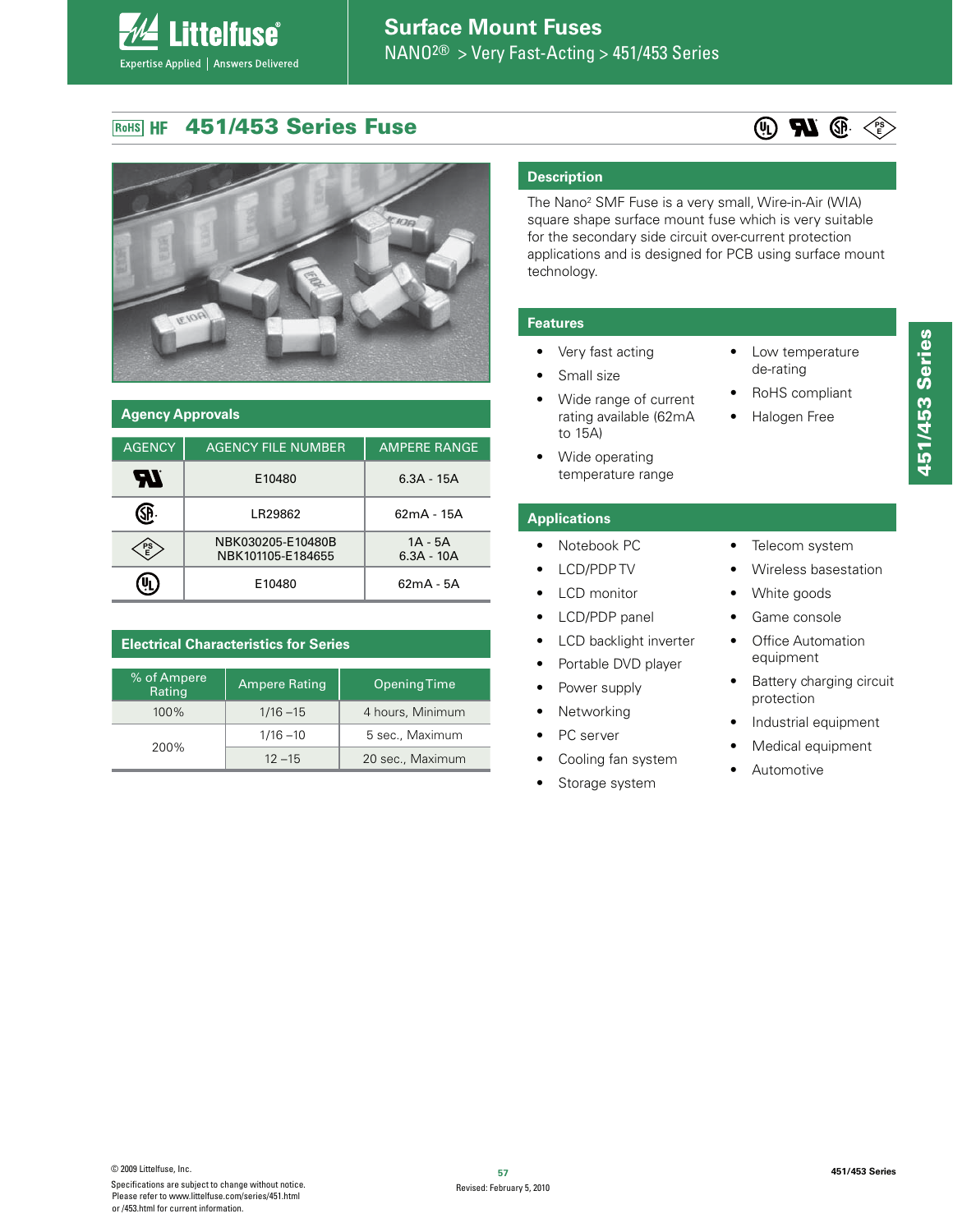

# **Electrical Specifications by Item**

| Ampere        |             |                          | <b>Max</b>                                                                                        | <b>Nominal Cold</b><br><b>Nominal</b> |                                              | <b>Agency Approvals</b> |                           |             |                           |
|---------------|-------------|--------------------------|---------------------------------------------------------------------------------------------------|---------------------------------------|----------------------------------------------|-------------------------|---------------------------|-------------|---------------------------|
| Rating<br>(A) | Amp<br>Code | Voltage<br>Rating<br>(V) | Interrupting<br>Rating                                                                            | Resistance<br>(Ohms)                  | <b>Melting</b><br>$12t$ (A <sup>2</sup> sec) | <b>TR</b>               | GP.                       | <b>CASE</b> | ௵                         |
| 0.062         | .062        | 125                      |                                                                                                   | 5.5000                                | 0.00019                                      |                         | $\times$                  |             | X                         |
| 0.080         | .080        | 125                      |                                                                                                   | 4.0500                                | 0.00033                                      |                         | $\mathsf X$               |             | $\times$                  |
| 0.100         | .100        | 125                      |                                                                                                   | 3.1000                                | 0.00138                                      |                         | $\mathsf X$               |             | $\times$                  |
| 0.125         | .125        | 125                      |                                                                                                   | 1.7000                                | 0.00286                                      |                         | $\mathsf X$               |             | $\mathsf X$               |
| 0.160         | .160        | 125                      |                                                                                                   | 1.2157                                | 0.0048                                       |                         | $\mathsf X$               |             | $\mathsf X$               |
| 0.200         | .200        | 125                      |                                                                                                   | 0.8372                                | 0.0089                                       |                         | $\boldsymbol{\mathsf{X}}$ |             | X                         |
| 0.250         | .250        | 125                      |                                                                                                   | 0.5765                                | 0.0158                                       |                         | $\mathsf X$               |             | $\mathsf X$               |
| 0.315         | .315        | 125                      |                                                                                                   | 0.3918                                | 0.0311                                       |                         | $\mathsf{X}$              |             | $\times$                  |
| 0.375         | .375        | 125                      |                                                                                                   | 0.6100                                | 0.0425                                       |                         | $\mathsf X$               |             | $\mathsf X$               |
| 0.400         | .400        | 125                      |                                                                                                   | 0.5600                                | 0.0484                                       |                         | X                         |             | $\mathsf X$               |
| 0.500         | .500        | 125                      |                                                                                                   | 0.4200                                | 0.0795                                       |                         | $\mathsf X$               |             | $\mathsf X$               |
| 0.630         | .630        | 125                      | 50 amperes @125VAC/VDC                                                                            | 0.3050                                | 0.143                                        |                         | $\mathsf X$               |             | X                         |
| 0.750         | .750        | 125                      |                                                                                                   | 0.2450                                | 0.185                                        |                         | $\mathsf X$               |             | $\mathsf{X}$              |
| 0.800         | .800        | 125                      | 300 amperes @32VDC                                                                                | 0.2120                                | 0.271                                        |                         | $\mathsf X$               |             | X                         |
| 1.00          | 001.        | 125                      | PSE: 100 amperes                                                                                  | 0.1530                                | 0.459                                        |                         | $\mathsf X$               | $\mathsf X$ | $\mathsf X$               |
| 1.25          | 1.25        | 125                      | @100VAC                                                                                           | 0.0780                                | 0.664                                        |                         | $\mathsf X$               | X           | X                         |
| 1.50          | 01.5        | 125                      |                                                                                                   | 0.0630                                | 0.853                                        |                         | $\mathsf X$               | $\mathsf X$ | $\mathsf X$               |
| 1.60          | 01.6        | 125                      |                                                                                                   | 0.0580                                | 1.060                                        |                         | $\mathsf X$               | $\mathsf X$ | $\boldsymbol{\mathsf{X}}$ |
| 2.00          | 002.        | 125                      |                                                                                                   | 0.0367                                | 0.530                                        |                         | $\mathsf X$               | $\mathsf X$ | X                         |
| 2.50          | 02.5        | 125                      |                                                                                                   | 0.0286                                | 1.029                                        |                         | $\mathsf X$               | X           | $\mathsf X$               |
| 3.00          | 003.        | 125                      |                                                                                                   | 0.0227                                | 1.650                                        |                         | $\mathsf X$               | $\mathsf X$ | $\mathsf X$               |
| 3.15          | 3.15        | 125                      |                                                                                                   | 0.0215                                | 1.920                                        |                         | $\mathsf X$               | X           | X                         |
| 3.50          | 03.5        | 125                      |                                                                                                   | 0.0200                                | 2.469                                        |                         | $\mathsf X$               | $\mathsf X$ | X                         |
| 4.00          | 004.        | 125                      |                                                                                                   | 0.0160                                | 3.152                                        |                         | $\mathsf X$               | $\mathsf X$ | X                         |
| 5.00          | 005.        | 125                      |                                                                                                   | 0.0125                                | 5.566                                        |                         | $\mathsf X$               | X           | $\times$                  |
| 6.30          | 06.3        | 125                      |                                                                                                   | 0.0096                                | 9.170                                        | X                       | X                         | X           |                           |
| 7.00          | 007.        | 125                      |                                                                                                   | 0.0090                                | 10.32                                        | $\times$                | $\mathsf X$               | $\mathsf X$ |                           |
| 8.00          | 008.        | 125                      |                                                                                                   | 0.0077                                | 20.23                                        | X                       | X                         | X           |                           |
| 10.0          | 010.        | 125                      | 35 amperes @125 VAC/<br>50 amperes @125 VDC<br>300 amperes @32 VDC<br>PSE: 100 amperes<br>@100VAC | 0.0056                                | 26.46                                        | $\mathsf X$             | $\mathsf X$               | $\mathsf X$ |                           |
| 12.0          | 012.        | 65                       | 50 amperes @65 VAC/VDC                                                                            | 0.0049                                | 47.97                                        | X                       | X                         |             |                           |
| 15.0          | 015.        | 65                       | 300 amperes @24 VDC                                                                               | 0.0037                                | 97.82                                        | X                       | $\mathsf X$               |             |                           |

Notes:

- l<sup>2</sup>t calculated at 8ms. - Resistance is measured at 10% of rated current, 25ºC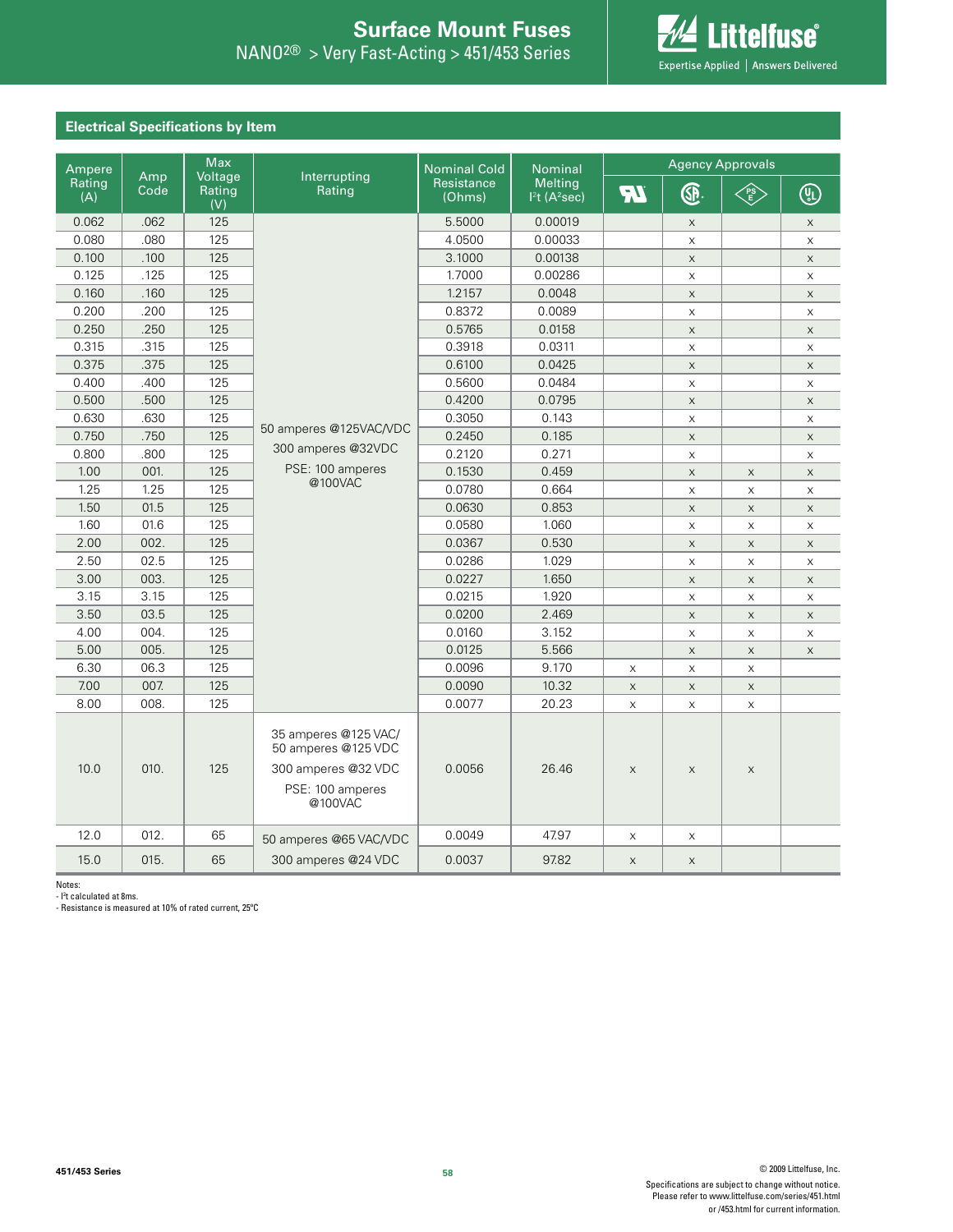

Expertise Applied | Answers Delivered

Littelfuse®

## **Average Time Current Curves**



Note:

1. Derating depicted in this curve is in addition to the standard derating of 25% for continuous operation.



## **Soldering Parameters**

| <b>Reflow Condition</b>                                 |                                             | Pb - Free assembly                            |  |  |
|---------------------------------------------------------|---------------------------------------------|-----------------------------------------------|--|--|
|                                                         | - Temperature Min (T <sub>s(min)</sub> )    | $150^{\circ}$ C                               |  |  |
| Pre Heat                                                | - Temperature Max (T <sub>s(max)</sub> )    | $200^{\circ}$ C                               |  |  |
|                                                         | -Time (Min to Max) (t)                      | $60 - 120$ secs                               |  |  |
| Average ramp up rate (Liquidus Temp<br>$(T1)$ to peak   |                                             | 5°C/second max.                               |  |  |
|                                                         | $T_{S(max)}$ to $T_{L}$ - Ramp-up Rate      | 5°C/second max.                               |  |  |
| Reflow                                                  | -Temperature (T.) (Liquidus)                | $217^{\circ}$ C                               |  |  |
|                                                         | -Temperature (t,)                           | $60 - 90$ seconds                             |  |  |
| Peak Temperature $(T_p)$                                |                                             | $250^{+0/5}$ °C                               |  |  |
| Time within 5°C of actual peak<br>Temperature $(t_{p})$ |                                             | $20 - 40$ seconds                             |  |  |
| Ramp-down Rate                                          |                                             | 5°C/second max.                               |  |  |
|                                                         | Time 25°C to peak Temperature $(T_{\circ})$ | 8 minutes max.                                |  |  |
| Do not exceed                                           |                                             | $260^{\circ}$ C                               |  |  |
| <b>Wave Soldering Parameters</b>                        |                                             | 260°C Peak<br>Temperature,<br>10 seconds max. |  |  |
|                                                         |                                             |                                               |  |  |